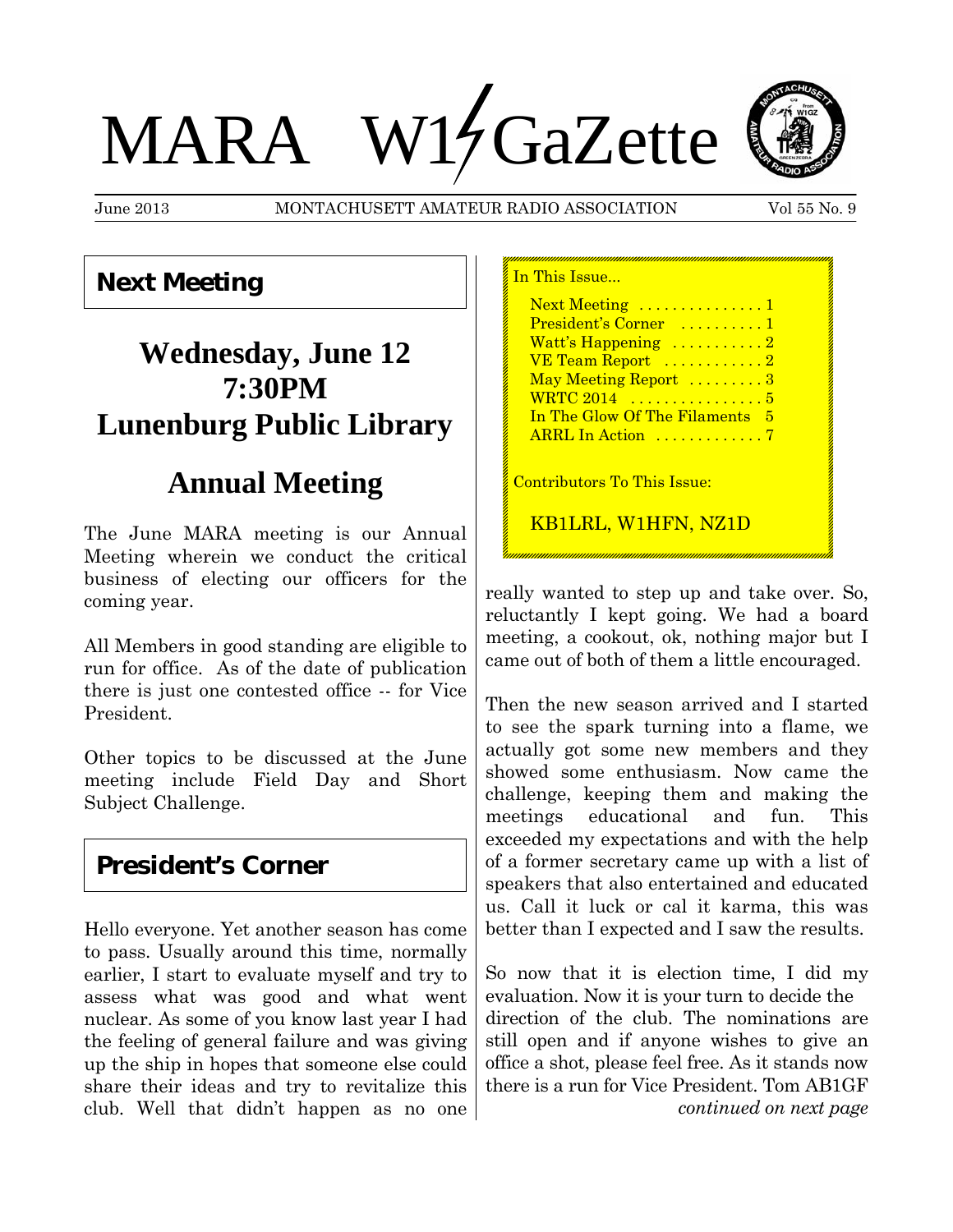## **Watt's Happening**

#### **Sundays, 0800 local 5330.5** (ch 1) USB

Western Mass Emergency 60M Net Alternate frequencies are 5346.5 (ch 2), 5366.5 (ch 3), 5371.5 (ch 4), and 5403.5 (ch 5).

#### **Sundays, 0830 local 3937**

Western Mass Emergency Net. Alternate frequency is 3942 in case of QRN, QRM, or frequency in-use. Also a good idea to scan up and down 10kHz if you cannot find the net.

**Sundays, 0900 local 145.45-** Montachusett Emergency Net

**Mondays, 2000 local 147.525 simplex** Worcester Emergency Simplex Net

**Tuesdays, 1930 local 145.37-** Templeton Emergency Net

**Wednesdays, 1900 local 145.37-** Gardner/Templeton Emergency Net

**Wednesdays, 2100 local 28.341** Harvard Repeater Club 10 meter sideband net "Activity Night"

**Nightly, 2100 local 146.97-** Central Mass Traffic Net

**First Monday, 1900 local 3943, 7245** RACES Net

**Sunday, June 16; Cambridge MA** Flea at MIT; 3rd Sunday April - October

**15 June; Newington CT** NARL hamfest, St. Mary School, 8am

**Sunday, July 21; Cambridge MA** Flea at MIT; 3rd Sunday April - October

Additional ham fest and flea market information can be found on the W1GSL New England Area Ham - Electronic Flea Market list at http://web.mit.edu/w1gsl/Public/ne-fleas

# **President's Corner**

#### *continued from page 1*

our current VP, and Bill N1UZ, past President and Vice President. Everyone else is pretty much unchallenged. I hope to see you at the meeting to decide on the next year.

We also have our annual event planned and that is Field Day. That will be discussed as to what chaos and disorder will rule that weekend. It never fails, something will blow up there.

Whatever time is left we are going to have our mini talk challenge. If you remember last October we drew names from a bag, and the lucky one will give a 5 minute talk on something ham radio educational or you will spend that time answering questions from the pool. So bring your topic. You never know, you may learn something yourself! See you all there!

73 Ray KB1LRL

## **VE Team Report**

One examinee earned a new Technical license at the VE session on May 22nd. The examiners were Tom K1JHC, Gary K1YTS, Ralph KD1SM, Paul KD1YH, and John KK1X. A second candidate had pre-registered for the session.

The next session is scheduled for Wednesday, June 26.The VE Team is happy to hold a session on the fourth Wednesday of the month as long as at least one candidate has pre-registered.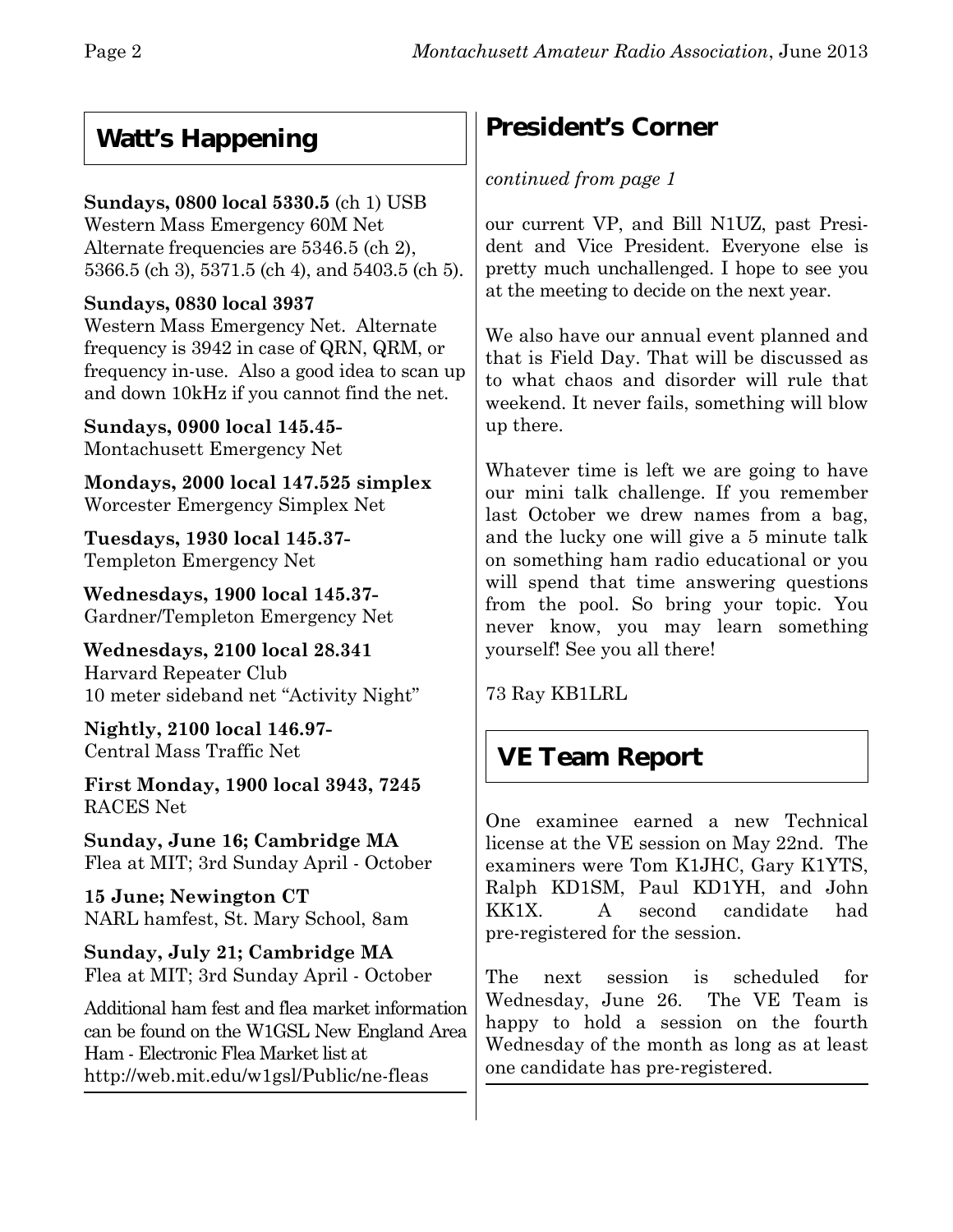## TheMARA W1/GaZette

is published by the Montachusett Amateur Radio Association just prior to the monthly meeting. The newsletter is distributed free to members and friends of Amateur Radio.

Contents copyright © 2013, MARA. Permission to use in other Amateur Radio publications with credit to MARA is hereby granted.

The deadline for materials to appear in the W1/GaZette is noon on the Sunday before the first Wednesday of the month.

#### **NEWSLETTER STAFF:**

| Editors:   | <b>Ralph Swick KD1SM</b>           |
|------------|------------------------------------|
|            | <u>978-582-7351 kd1sm@arrl.net</u> |
| Webmaster: | Paul Upham KD1YH                   |

#### **MEMBERSHIP INFORMATION:**

| Club Secretary:       | <b>Barry Fox W1HFN</b>                              |                      |
|-----------------------|-----------------------------------------------------|----------------------|
| <b>Annual Dues:</b>   | Regular<br>Family<br><b>Fixed income</b>            | \$25<br>\$30<br>\$15 |
| Meetings:             | 2nd Wednesday, 7:30pm<br>September to June          |                      |
| Mailing address: MARA | <b>PO Box 95</b><br>Leominster, MA 01453            |                      |
| Web site:             | $\frac{http://www.w1gz.org/}{http://www.w1gz.org/}$ |                      |

#### **OFFICERS:**

| Ray Lajoie, KB1LRL<br><u>rplajoie@comcast.net</u> | <b>President</b>      |
|---------------------------------------------------|-----------------------|
| Tom Antil, AB1GF<br>thantil@comcast.net           | <b>Vice President</b> |
| Barry Fox, W1HFN<br>foxbw@comcast.net             | Secretary             |
| Gordon LaPoint, N1MGO<br>n1mgo@arrl.net           | Treasurer             |
| Charlie Cayen, KT1I<br>kt <sub>1</sub> i@arrl.net | Trustee               |
| MARA owns and operates the W1GZ repeater on       |                       |

145.45 (CTCSS 74.4) in Fitchburg.

### **May Meeting Report**

Minutes of the Montachusett Amateur Radio Association Meeting

8 May 2013

The meeting was called to order at 7:30PM. Those in attendance were: Tom AB1GF, Gordon N1MGO, Ray KB1LRL, Paul KD1YH, Al KB1TNN, Tom K1JHC, Charlie KT1I, Bill N1UZ, Ralph KD1SM, Gary K1YTS, Ken KB1UVP, Walter K1CMF, Paul KB1WUG, John KK1X, Mark KB1ZGC, Steve KB1YUP, Paul N1QDX, Bruce KB1YRS, Tim W0TJP, Aaron KB1ZKO, Barry W1HFN and our guest speaker Steve W3EVE.

Introductions were made with name and call sign. Happy Birthday to Bill N1UZ. The secretary made a motion to have the previous month's meeting minutes be accepted as printed in the newsletter. Seconded and passed. Treasurer's report, ending balance of \$1532.10 plus \$344.50 in the repeater fund. Motion to accept, seconded and passed. A reminder that dues are due in June.

The repeater trustee, Charlie KT1I, was notified by Burbank Hospital that the building in which our repeater is housed, is to be demolished. A new location on the grounds has been offered which has the benefit of emergency power back-up. Charlie and Paul KD1YH to pursue the matter. The 220MHz repeater recently donated to the club is presently residing in KD1YH's garage. Installation awaits an antenna and coax and possibly not until after the 2M machine is in its new home. Field Day planning proceeds with the club getting permission to use the Mount. A show of hands was requested for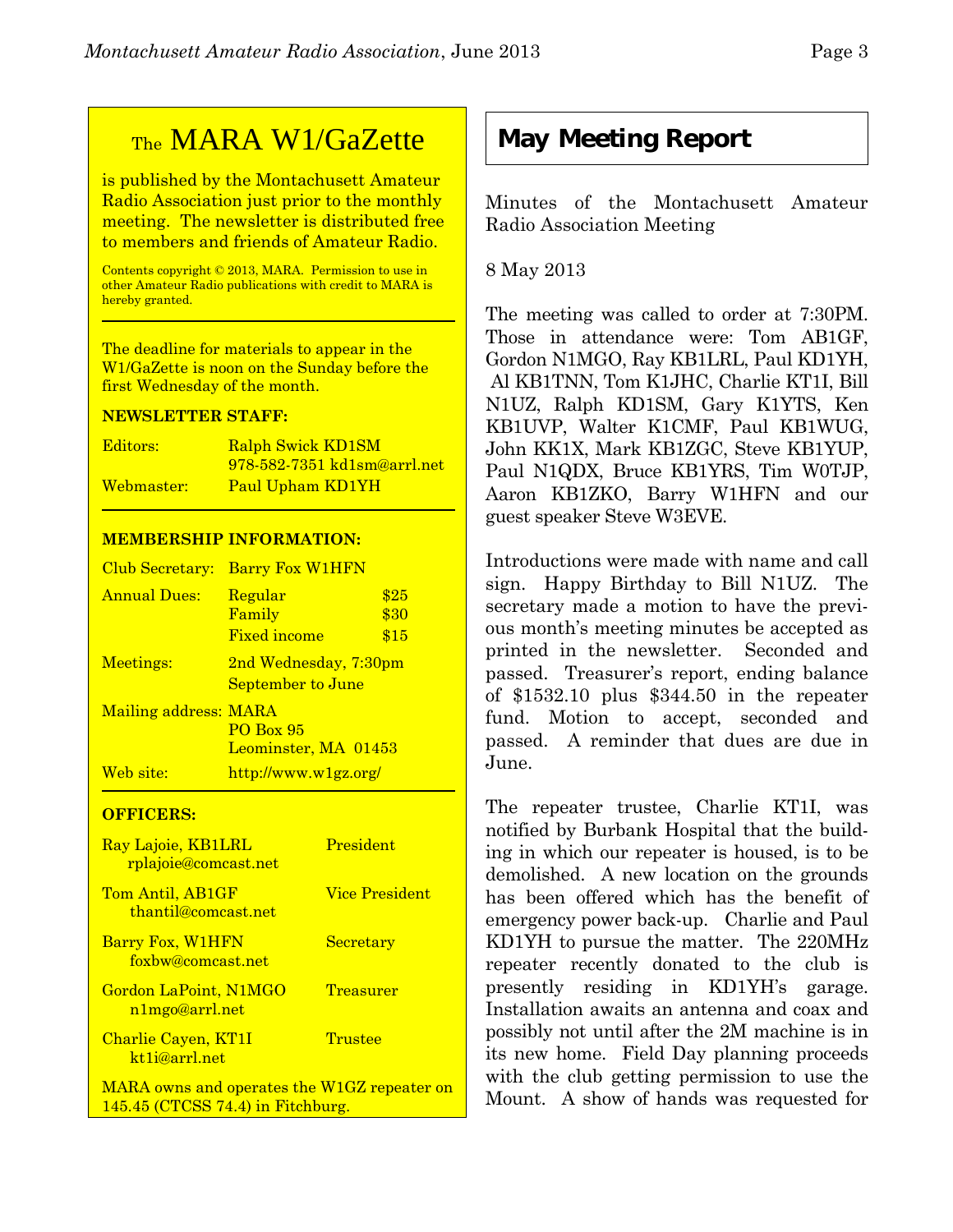operators, especially for CW and the later hours. Ray graciously provided refreshments for the meeting, Bruce KB1YRS and Steve KB1YUP volunteered to handle that for the June meeting. There will be a meeting of the WRTC Beam Team on June 1 in Milford to go over antenna assembly issues. Nominations for club officers will be held during the June meeting. The current slate of officers has volunteered to serve another year, but nominees are welcome. Tim WQ1Y mentioned that the annual Armed Forces Day Cross-Band test will happen 11 May. One of our newer members, Chris KB1ZKL, donated a Baofeng HT to the club for the raffle. The club realized \$113.00 from ticket sales and the lucky winner was Mark KB1ZGC. The secretary was asked to send a thank-you letter to Chris and will do so.



above: Mark KB1ZGC was the happy winning raffle ticket holder, taking the dual-band HT donated by Chris KB1ZKL.

KD1SM photo

There was a ten minute break for goodies and socializing.

Steve W3EVE gave a talk on the ham radio organizations aspect of the Boston Marathon. He also touched on our contribution to the aftermath of the explosions.



above: Steve Schwarm W3EVE describes the Boston Marathon Amateur Radio support.

below: Steve detailed the size of the Amateur Radio crew.

KD1SM photos



A motion to adjourned was made and seconded at 8:50PM.

Respectfully Submitted, Barry W1HFN, Secretary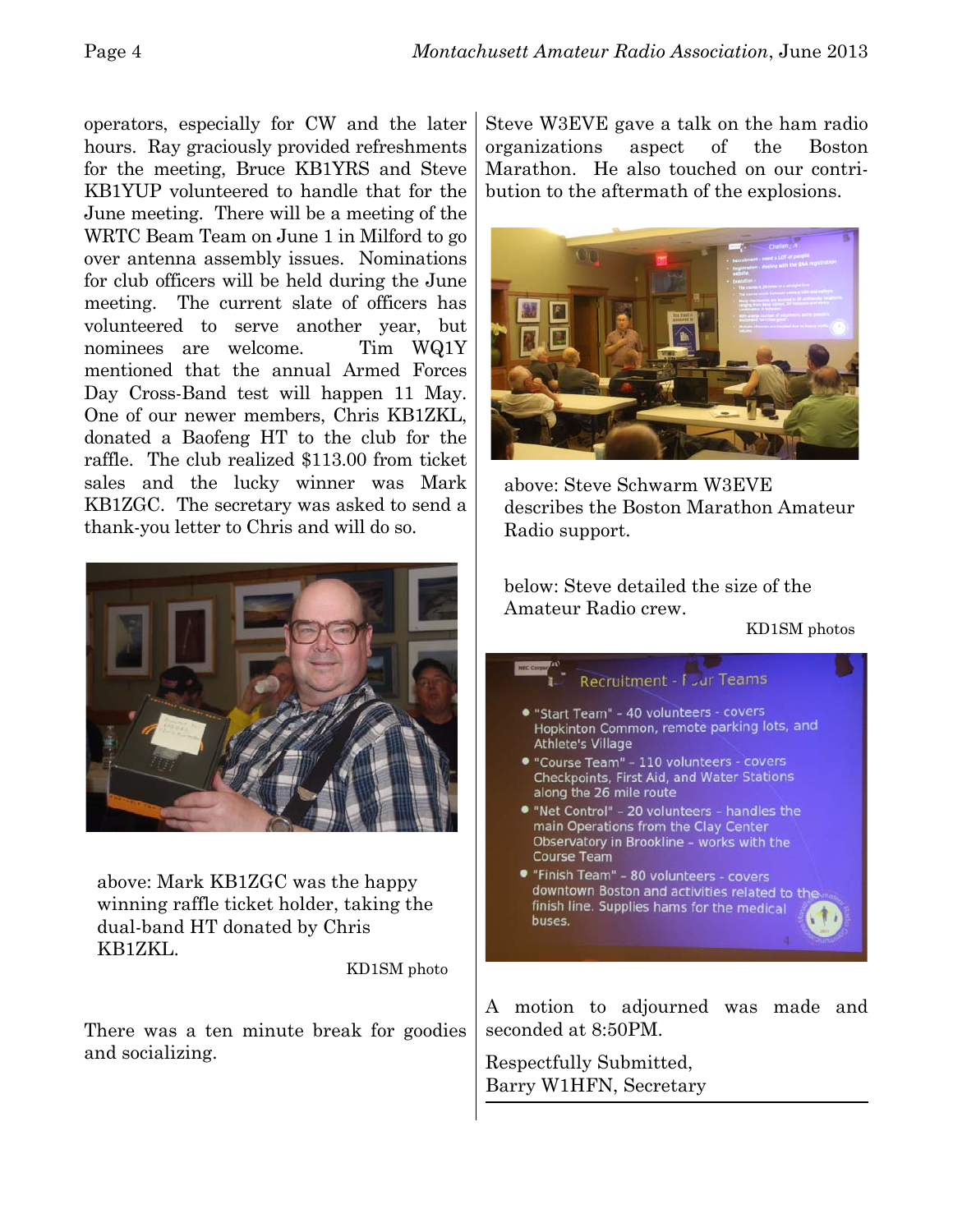## **WRTC 2014**

On Saturday, June 1 a group of volunteers gathered in Milford, MA. Including Gary K1YTS, Tom AB1GF, Barry W1HFN, and myself in an all familiar territory. Raising the tower in the heat! We attended the training session to learn the changes and practice and hopefully train some newbies that were there.

The day started out at 7 am to coffee and doughnuts and then an overview of the sites and jobs for the event. I walked in the building to find a wall of various plaques from CQ and ARRL etc. and found out the owner of the company and building was Krassie K1LZ who hosted the day and had his staff and family man the barbecue while we went about our training. He has also donated space to house a second storage site for the gear. Now that is a generous man. He even treated us to his native Bulgarian sausage which was quite tasty. After the lunch we were treated to a Ben and Jerry's ice cream truck. Ok, who's in the mood to take down a tower after all that!

So, yours truly was pre selected to take charge of one tower raising and K2TE had the other. It actually took us two hours to get it set up. A lot better than last year; the improvements were a big help and the improvements are continuing. The other team almost lost theirs. It was just about up and it wanted to keep going. We thought that one was a goner but they saved it. Luckily no one got hurt or got sick from the heat.

The testing event is set for July 12, 13, 14 of this year and we do have a need for volunteers. We need some more to help with two stations. That's two of everything. There is the setup on Friday and Sunday am

takedown. We need people to stand watch over night and event day. And we need some operators. This is a 24 hour contest From 8 am Saturday to 8 am Sunday.

This event runs every 4 years and I'm sure it will not see the east coast for some time. It is a lot of work, but it is a lot of fun. See me if you want to volunteer.

Thanks a lot, Ray

## **In The Glow Of The Filaments**

OR A SHORT TRIP IN THE 'WABAC' MACHINE (with apologies to Mr. Peabody and Sherman)

de Bill NZ1D

Part 2 Redux: In Search of Nestor Stolba's Call Sign Revisited

By now, those of you who have been following (or tolerating) the series, "In the Glow of the Filaments," our little look back at the MARA's founding, are aware that our predecessor club, the Montachusett Amateur Radio Club, sprouted from the Region Nine (CD) Radio club, formed in 1951 by Nestor W. Stolba, W1GZ (sk). And we know also, with a certain degree of accuracy, that Nestor had been a "ham" much earlier than that, reportedly since he was a teenager. Ellis Holden, W1GUI (sk), ex 1BON, writing in 1976, told us that Nestor received his first license in 1911. We now know that was not possible, as licensing wasn't mandated until August 1912 and the first official call letters weren't issued until late 1912 or early 1913. Since Nestor's family said that he received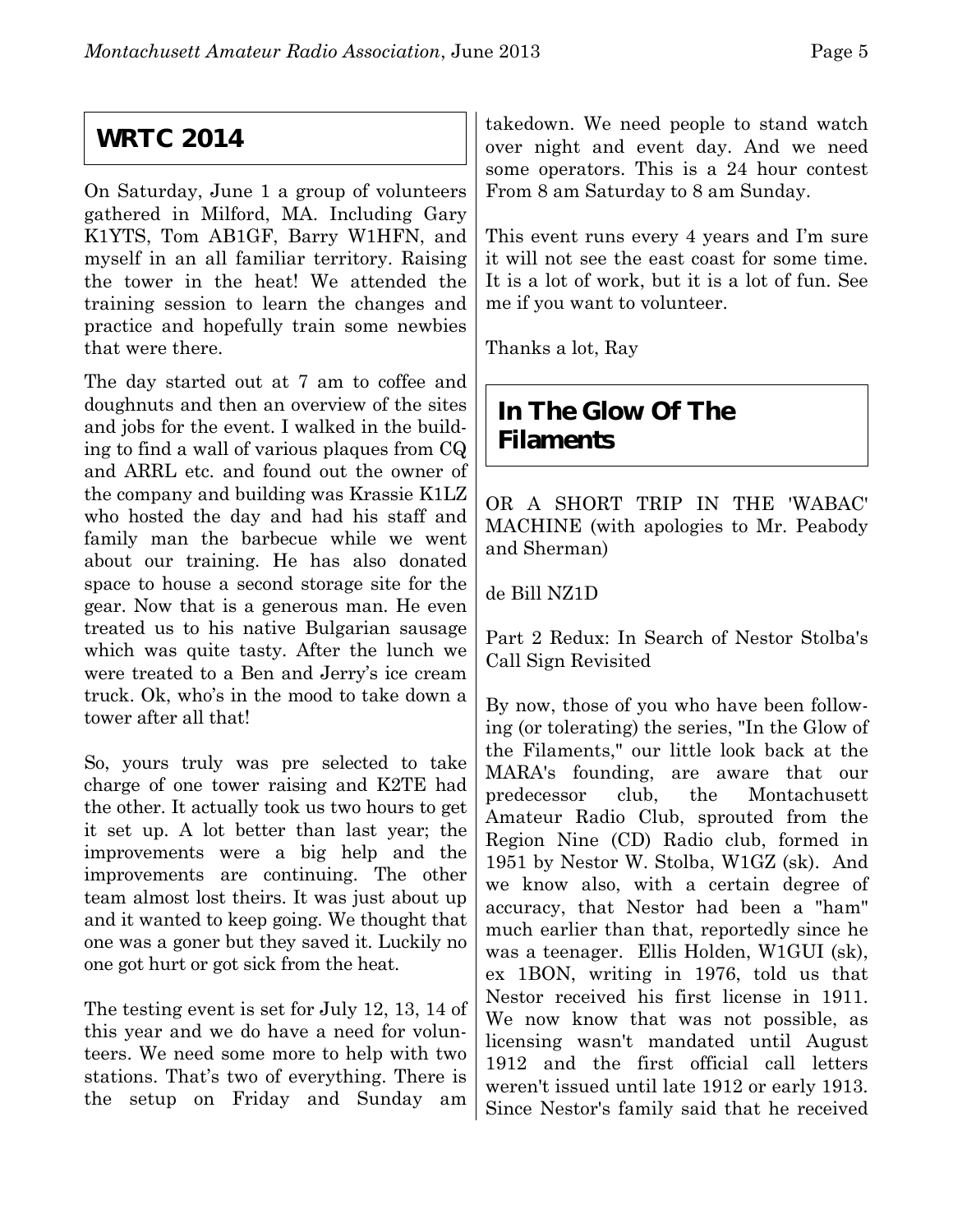his first license on his 15th birthday (February 27, 1914), that would seem to be closer to the truth, although in deference to Ellis, he undoubtedly would have been experimenting much earlier than that.

In Part 2 of the series (vol. 54 no. 4, April 2012), I repeated an earlier lament that unfortunately the family didn't tell us the call letters of that license and, since the government's records had been lost, "short of some fortuitous but highly unlikely discovery in a dusty Fitchburg attic, or painstakingly pouring over old call books, if and where available, the first call letters probably would never be known to us." In closing Part 2, I then boldly and somewhat boastfully announced I had found a reference to Stolba's earlier call letters in a 1949 QST article and that (trumpet fanfare please!) they had been 1GY.

Well friends, as Yogi put it, "It ain't over 'til it's over." Here is an interesting tidbit regarding Stolba's original license taken from the Fitchburg Daily Sentinel, Monday, March 2, 1914, three days after his 15th birthday:

"Nestor W. Stolba Licensed Wireless Operator."

"Nestor W. Stolba of 171 Blossom St. was granted a U.S. government radio operator's license on Saturday, as a result of an examination he took at the custom house at Boston, last week. This license is what is known as a first class amateur's license and is next in rank to one given to a commercial or steamboat operator. The license gives him the authority to transmit messages outside the limits of the state which is forbidden unless the owner of a wireless station passes an examination given by the

U.S. radio inspector at Boston. Stolba's license states that his knowledge of instruments used in wireless is excellent and that he is also excellent in the care and construction of apparatus and in transmitting and receiving in the Morse and Continental telegraph code. He has a wireless station at his home and is the third Fitchburg resident to hold one of the licenses."

Nestor W. Stolba Licenced Wireless Operator. Nestor W. Stolba of 171 Blossom street was granted a U. S. government radio operator's license on Saturday, as a result of an examination he took at the custom house at Boston, last week. This license is what is known as a first class amateur's license and is next in rank to one given to a commercial or steamboat. Operator. The Heense gives him the authority to transmit messages outside the limits of the state which is forbidden unless the owner of a wireless station passes an examination given by the U.S. radio inspector at Boston. Stolba's license states that his knowledge of instruments used in witeless is excellent and that he is also excellent in the care and construction of apparatus and in transmitting and receiving in the Morse and Continental telegraph codes. He has a wireless station at his home and is the third Fitchburg resident to hold one of the licenses.

But wait! There's more. Stolba's very first call letters actually may have been....Oh crap! There goes my phone. Sorry, but I really gotta take this. CUL.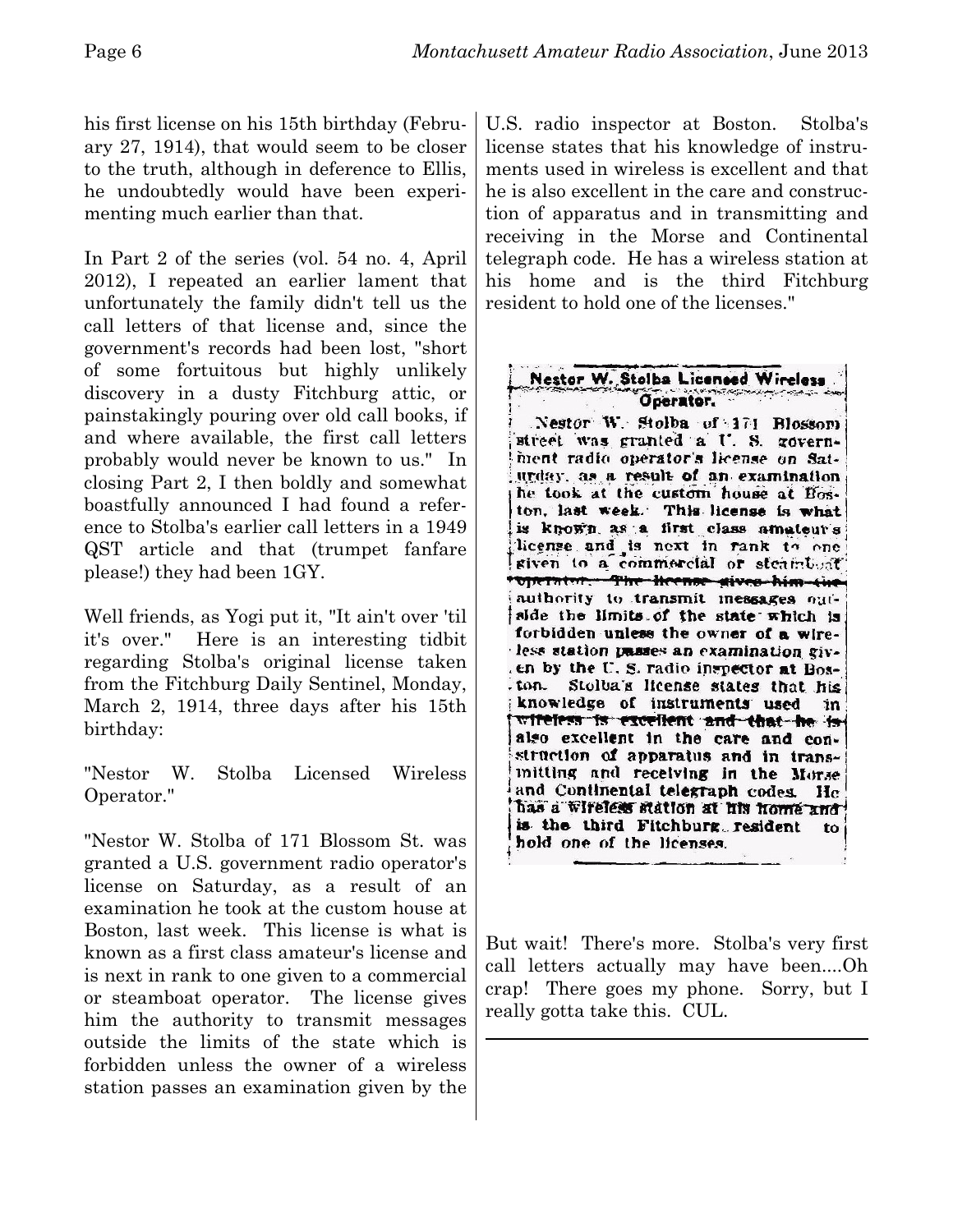# **ARRL in Action**

Compiled by S. Khrystyne Keane, K1SFA ARRL News Editor news@arrl.org

*Ed. Note: This is a subset of K1SFA's May compilation; see the full text with links at* http://www.arrl.org/news/arrl-in-action-wha t-have-we-been-up-to-lately-58

More than 100 volunteers, officers and staff represented the ARRL in the ARRL EXPO at the 2013 Dayton Hamvention®. The event - which ran on Friday, Saturday and Sunday (May 17-19) -- featured forums, DX activities, a "Meet the Authors" area and more.

Members of the ARRL Field Organization in Oklahoma assisted served agencies in the wake of a deadly tornado.

The ARRL filed comments on an FCC Notice of Proposed Rulemaking that calls for an expansion of unlicensed broadband on 5 GHz.

Logbook of the World -- the ARRL's online QSO confirmation system -- logged its 500 millionth QSO at 0140 UTC on May 22.

The ARRL Public Relations Committee is sponsoring an "I Am the ARRL" video contest.

Section Manager Election Results: ARRL members in Nebraska, New Hampshire and Wisconsin will get new Section Managers.

W1AW News: W1AW Station Manager Joe Carcia, NJ1Q, repaired the 2 meter antenna used for the W1HQ D-STAR system and a power supply used for one of the broadcast transmitters.

ARRL Education Services manager Debra Johnson, K1DMJ, along with representatives from NASA's Teaching from Space Office and AMSAT, reviewed 17 proposals for the Amateur Radio on the International Space Station (ARISS) program. They selected 10 applications for contacts to take place during May-November 2013, including the National Boy Scout Jamboree. So far in 2013, ARISS partners have supported 25 international contacts.

DXCC Desk: The February 1984 operation to TI9CCC (Cocos Island) has been approved for DXCC credit.

The July print issue of QST was released to the printer, and the digital edition was released to the digital publisher. The June digital edition of QST was made available to ARRL members. Second printings of Ham Radio for Arduino and PICAXE and Emergency Power for Radio Communications were released to the printer.

Official Observer Desk: ARRL Field and Regulatory Correspondent Chuck Skolaut, K0BOG, handled complaints regarding interference on 3.840 MHz in California, a report of questionable operation on 7.275 MHz, radio amateurs operating outside of license privileges, a broadcast station heard on 6 meters, unidentified VoIP operation, unlicensed individuals in San Francisco using Amateur Radio frequencies, problems on an Arkansas repeater, unidentified Russian digital signals on 20 meters and radio amateurs experiencing interference on 10 meters from CB operators in Missouri. He also answered questions concerning antenna restrictions, operating overseas, a club offering a prize in a fox hunt, proper identification while cross-banding and a possible bogus call sign in Florida.